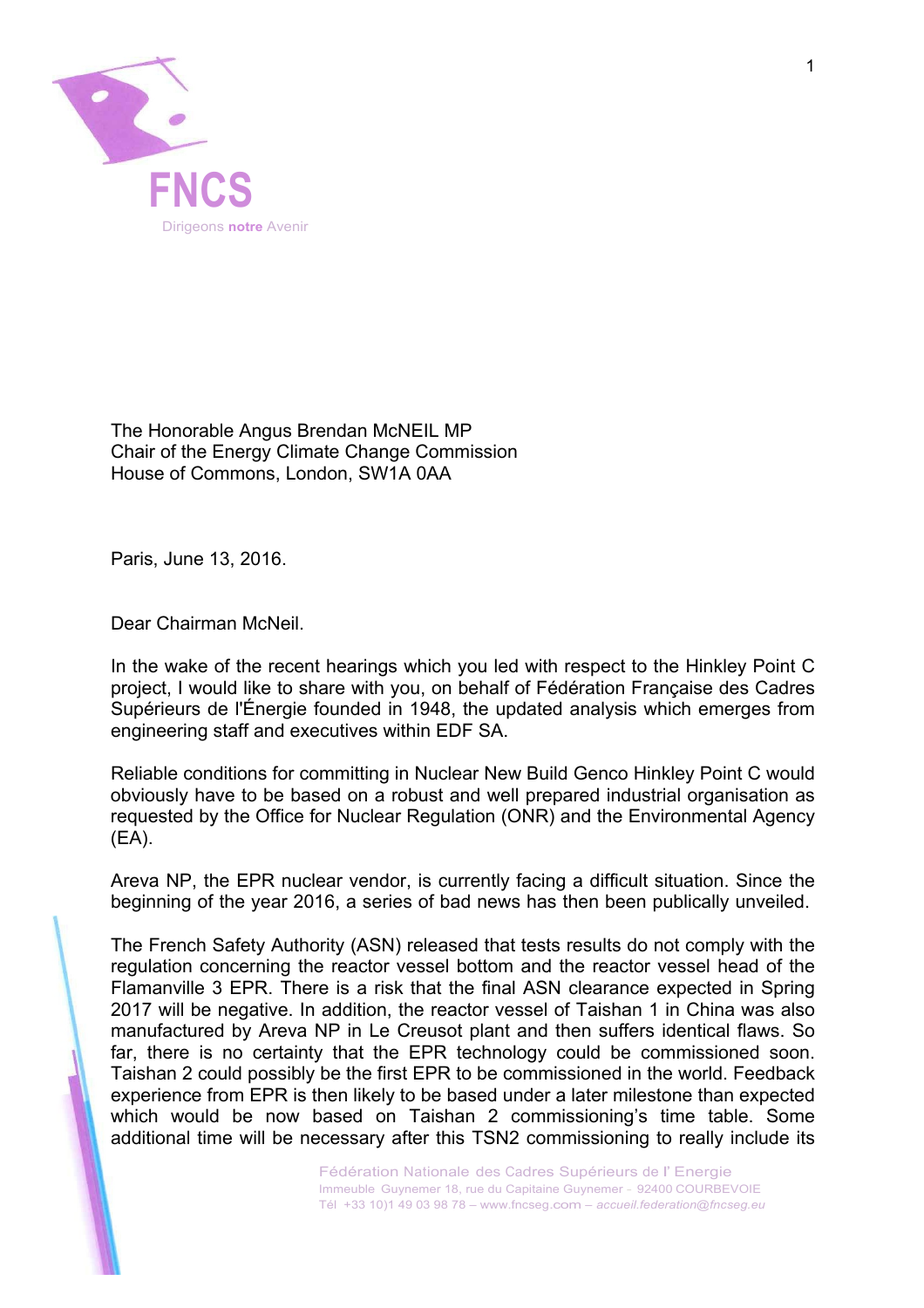

 feedback experience before freezing final detailed studies and implementation organisation as far as HPC is concerned.

 The ASN publically informed about falsifications from Areva NP Le Creusot concerning equipment sold to clients (including in the USA). This may trigger new litigations.

 The multi-billion litigation between Areva NP and the Finish TVO with respect to the Olkiluoto 3 EPC contract arbitrage could not be settled through amicable agreement as expected. The matter remains open and shows no agenda so far.

 The incident in Paluel 2 resulting from an Areva NP sub-contractor handling the steam generator, which fell down during removal, may have caused a possible future final shut down for the reactor.

 In this changing context, the EDF offer to purchase Areva NP has expired on 31st March 2016. Since this date, no further information has been published on this matter. This no-decision situation adds governance uncertainties upon the implementation of the Hinkley Point C project.

 Following the d'Escatha report which drew attention on needed improvements, a joint re-organisation of EDF / Areva NP has neither been settled and implemented yet, due to this specific environment, nor forecasted under any form of announcement.

 On May 9th, the EDF SA has provided Unions members of the Central Works Council with a 100-pages report about HPC. This paper does not deliver evidence of the expected long-term industrial joint organisation. Neither does it set up the demonstration that EDF SA meets the skill levels and the human capacity mobilisation necessary to safely manage in parallel the major nuclear projects of "Grand Carénage" (life extension for the EDF SA existing nuclear fleet), Flamanville 3, Olkiluoto 3, Taishan 1 & 2 and Hinkley Point C 1 & 2.

 On May 25th, ASN declared at its annual hearing in the Parliament that financial and economical challenges that both EDF and Areva are facing would be *time consuming*. The necessary reorganizations *would need long delays before a proper recovery happens*. Thence, the authority *would prioritize its control means upon the existing fleet rather than any new project*. ASN is concerned that while EDF is dedicating its efforts to engage new nuclear projects, financing of safety improvements for the normal operation of the French nuclear fleet could be delayed or even given up.

 On June 8th, Fitch ratings downgraded EDF in view of further potential major commitments, such as the need to modernize the domestic nuclear fleet, EDF's biggest challenge being to reduce underlying negative cash flow, which Fitch said would be difficult despite the announced financing plan.